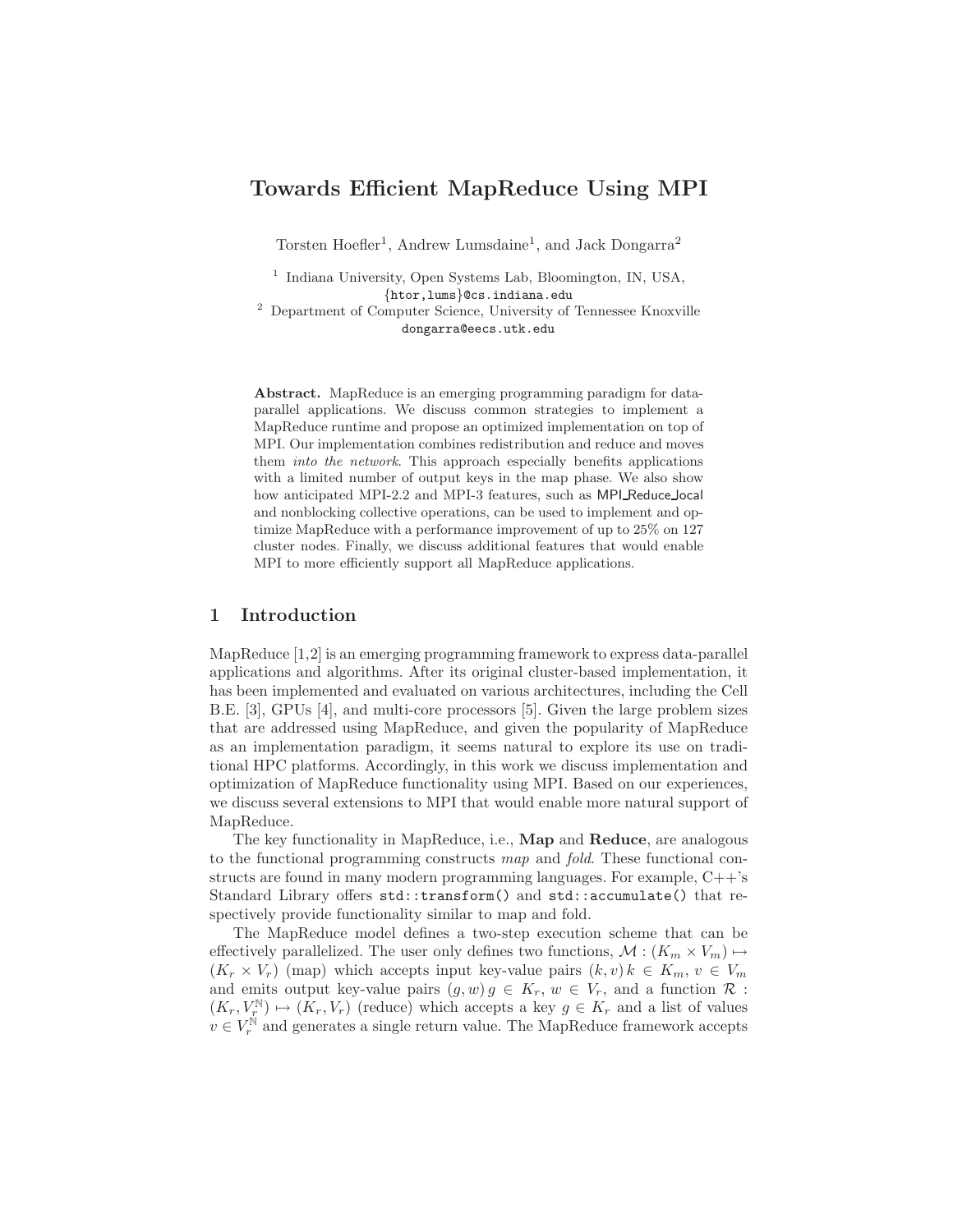a list of input values  $(K_m \times V_m)^N$ ,  $N \in \mathbb{N}$ , calls M for each of the N inputs and collects the emitted result pairs. Then it groups all result pairs by their key g and calls  $R$  for each key and the associated list of values. The functions  $M$ and  $R$  are defined to be pure functions (without side effects), i.e., they solely compute the output based on immutable inputs (without internal state). This means that the order of application of  $\mathcal M$  (and  $\mathcal R$  for different g) is independent and can be executed in parallel. Ordering constraints are only imposed by datadependencies (i.e., all data must be produced before it can be consumed), such that no synchronization is necessary. However, we note that in the general case where any map task can emit any key  $g \in K_r$ , an implicit barrier exists between the map and reduce tasks. This will be discussed in Section 2.

Many data-parallel algorithms can be expressed in this framework. Prominent examples are sorting, counting elements in lists (e.g., words in documents), distributed search (grep), or transposition of graphs or lists [1]. More complex algorithms, such as Bellman Ford single source shortest path or PageRank [6] can be modeled by iteratively invoking MapReduce. It has also been shown that MapReduce can be applied in the context of advanced research in machine learning [7]. The purity of the two functions allows the runtime to perform several optimizations. The most obvious strategy is the concurrent execution of map and reduce tasks in the two phases. This efficient auto-parallelization has been proposed in [1]. Another very useful characteristic of MapReduce in large-scale systems is its inherent fault resiliency because map or reduce tasks on failed or slow nodes can simply be restarted on other nodes. Thus, MapReduce allows the application developer to focus on the important algorithmic aspects of his problem while allowing him to ignore issues like data distribution, synchronization, parallel execution, fault tolerance, and monitoring. Thus, MapReduce also gained significant popularity in education [8].

## 2 MapReduce Communication Requirements

We start by discussing the communication requirements of MapReduce and possible implementations. Figure 1 shows the two phases of MapReduce and the necessary communication (data dependencies). Data dependencies are:

- a reading of input for  $M$ : the map tasks need to read (possibly large amounts of) input data of size  $\Omega(N)$  (with N input pairs)
- b **building input lists for R:** all pairs need to be ordered by keys  $g \in K_r$ and the lists of total size  $\mathcal{O}(N)$  need to be transferred to the reduce tasks
- c **output data of R:** the reduce tasks output the data; this is usually a negligible operation of  $\mathcal{O}(|K_r|)$  if we assume the common case  $|K_r| \ll N$

Thus, the two critical data movements are collecting the input for the map tasks and arranging the output of the map tasks as input for the reduce tasks.

Required data movement obviously depends on the parallelization strategy. For example, if all map and reduce tasks are executed on a single node, then no data movement is necessary. However, parallelism is the most important feature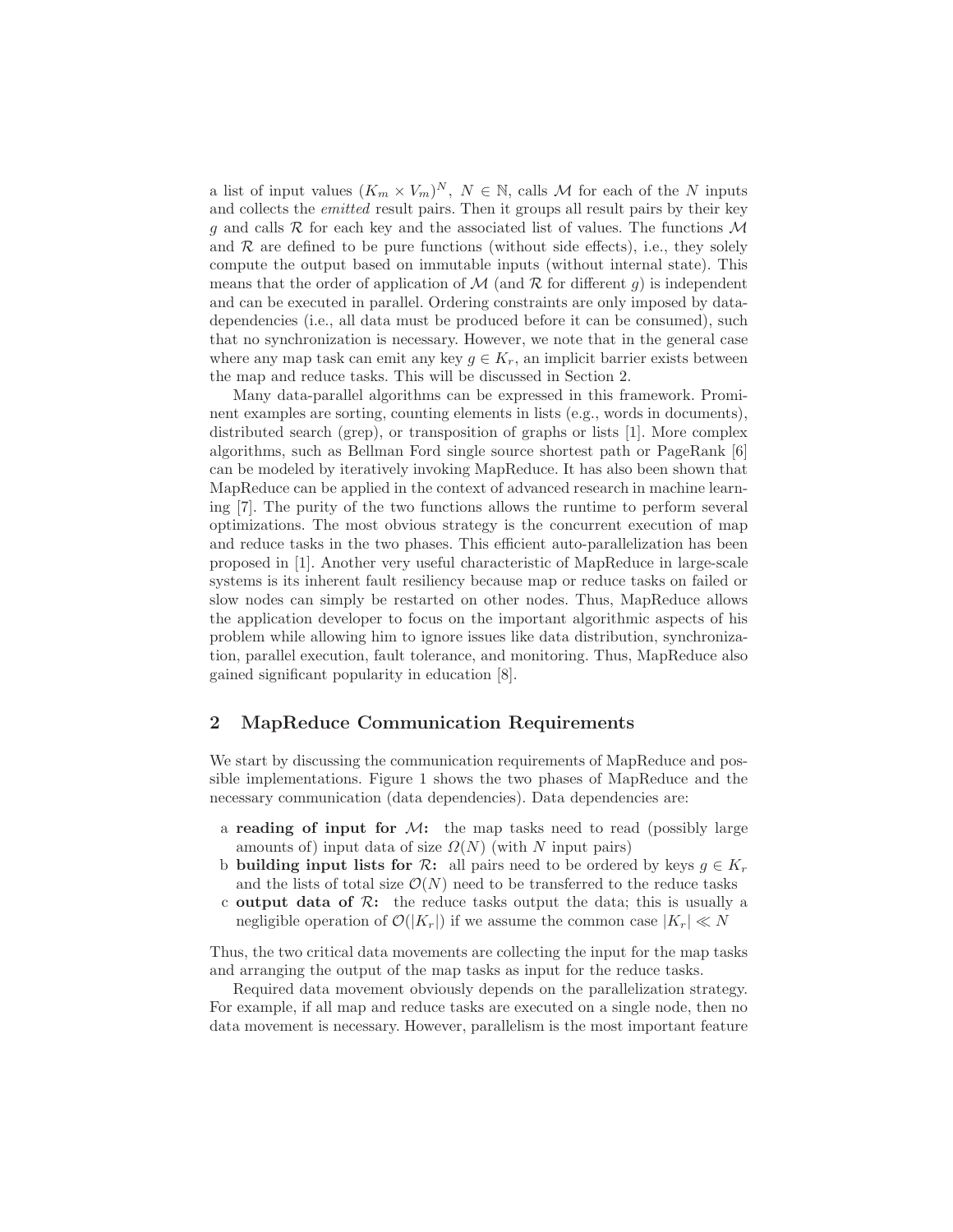

Fig. 1. MapReduce Communication Scheme

of the MapReduce model. The maximum parallelism of the embarrassingly parallel map phase is only limited by the number of input pairs  $N$ . Ad extremum, each application of  $\mathcal M$  is done as a separate map task on a separate processing element (PE). However, if P PEs are available, it is usually not advisable to process each reduce separately because the overhead of starting and administering tasks can be very high compared to a single application of  $\mathcal M$  and often  $N \gg P$ holds. Thus, the input is commonly divided in reasonably sized work packets (e.g.,  $64 MiB$  in [1,9]) that are processed in parallel on all available PEs. A manager process can be used to administer the distribution of those packets and ensure proper actions in cause of node-failures (e.g., resubmit the map tasks to other nodes). Multiple different strategies can be defined for reading the input data for each map task. The most common case is that a shared filesystem is available and the tasks just read the data directly from (local) disk. The manager tries to assign map tasks to nodes that are close to the needed data. However, mapping tasks close to data might not be possible in certain environments so that the map tasks need to collect the data before they can start. In the extreme case, only the manager process has access to the data and needs to distribute it to the workers.

The parallelism in the reduction phase is limited by the number of different output keys of the map phase  $(|K_r|)$  which highly depends on the implemented algorithm and the input data. Additionally, each application of  $R$  needs all results of the map phase with the same key. Depending on the key distribution in the input pairs, this can effectively be an (irregular) all-to-all exchange with  $P \times$  $|K_r| \in \mathcal{O}(|K_r|^2)$  messages. It can again be tried to minimize the data movement with appropriate placement of the reduce tasks (close to their keys [10, 11]), however, this heavily depends on the input set and many applications do not seem to exhibit such a regularity (cf. parallel sort or string search). Thus, we have to assume the worst case, a synchronizing all-to-all exchange.

Throughout the remainder of the paper, we assume the hardest case where the input pairs are only available on the master process and the keys in  $K_r$  are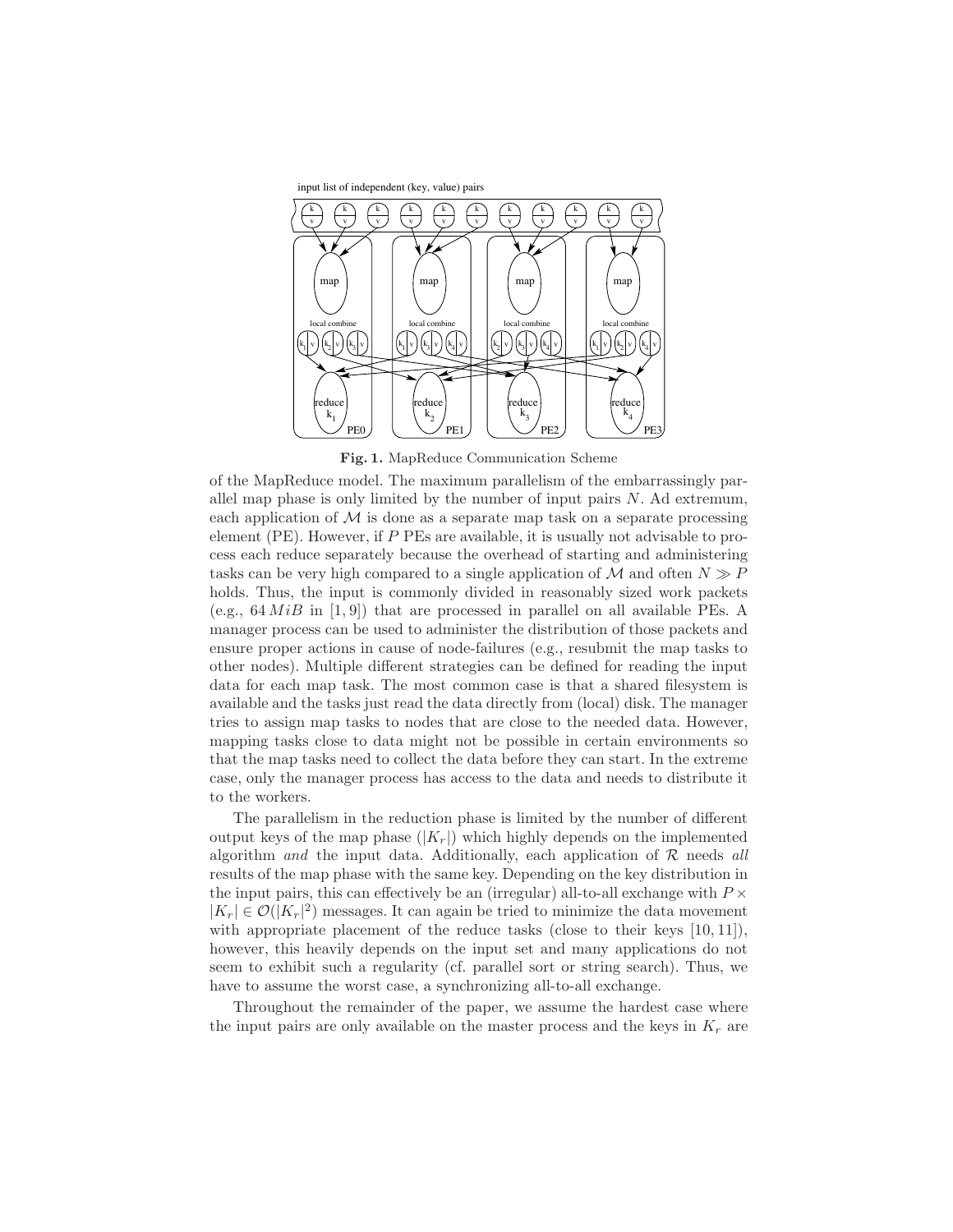evenly distributed among all items in the input data. We note that MapReduce is often used to transform very large datasets, where the map tasks need to be moved to the data. However, the redistribution before the reduce phase can not easily be optimized for the general application in this way.

### 2.1 A Simple MPI Implementation

A straight-forward MPI implementation which is very similar to existing frameworks such as Hadoop [9] or Google's implementation [1] can be easily implemented with MPI point-to-point communication. Each idle worker process queries the master for work packets. In the first stage, the master assigns map tasks to the processing elements. After all map tasks are done, the master disseminates reduce tasks. Each reduce task queries all available PEs for the values associated with its key. This method seems rather unfavorable because it tends to create many hot spots in the network (e.g., at the master process) and communication between map and reduce can easily be unbalanced potentially resulting in a severe performance degradation.

MPI has several mechanisms to optimize parallel computations. Two common optimization possibilities are (1) collective operations, which apply intelligent communication patterns to reduce congestion and minimize the number of message transmissions, and (2) overlapping communication and computation. Thus, a possible improvement would be to assign all reduce tasks to PEs before the second data exchange is started and perform it as a collective MPI Alltoallv operation. While this has some potential to reduce network congestion, it is very tricky to optimize the general MPI Alltoallv operation and it is generally accepted to be the least-scalable collective operation in MPI (due to the high number of unpredictable message exchanges  $\mathcal{O}(P^2)$ ). Overlapping communication and computation can be used up to a certain extent if the master sends the input data for the map tasks in a pipelined fashion. However, it seems unreasonable to apply such techniques to the redistribution phase because reduce processes can only start when all input data is available.

This trivial implementation does not fully utilize all possible features of highperformance computing (HPC) systems. Thus, in the following section, we propose an orthogonal approach in order to take advantage of more scalable MPI functions and advanced optimization techniques.

## 3 Scalable MapReduce in MPI

In this section, we describe a different HPC-centric approach for the solution of the redistribution problem. We use a typical MapReduce program, the search for the number of given strings in a file, as example. The map function (Listing 1.1) accepts an input file (or a part of it) and a vector of strings s. It searches the input and emits the pair  $(s,1)$  for each occurrence of string s. The reduce function (Listing 1.2), which is also used as local combiner, simply counts the number of elements for a given s.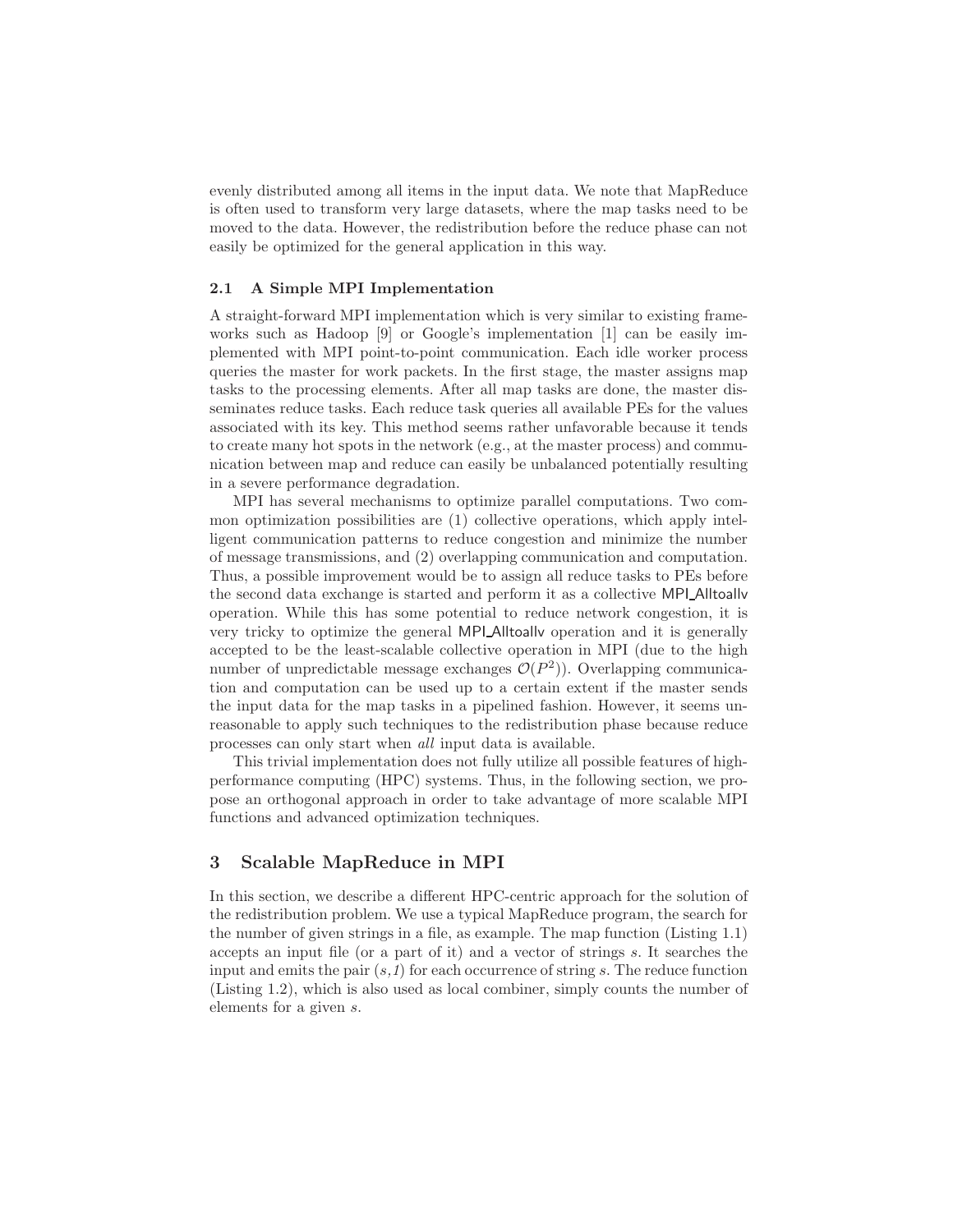| void map(filem f, keys strs) {                                                           | void reduce(key str, values num) {      |
|------------------------------------------------------------------------------------------|-----------------------------------------|
| for $(i=0; i<$ strs . size $(); i++)$ {                                                  | $\int$ int sum=0;                       |
| $char *ptr=f.start.addr();$                                                              | for $(i=0; i<$ values $size($ ; $i++$ { |
| $\textbf{while}(\text{ptr}\leq f.\text{end}\_\text{addr}(\text{--strs}\_\text{len})\ \{$ | $sum \leftarrow$ values $[i]$ ;         |
| $if(\text{lmemcmp}(\text{ptr}, \text{str}[i], \text{strs.len}))$                         |                                         |
| EmitIntermediate(i, 1);                                                                  |                                         |
| $ptr++;$                                                                                 | Emit(sum);                              |
|                                                                                          |                                         |
|                                                                                          |                                         |

Listing 1.1. Map Function



As discussed before, MapReduce readily lends itself to be implemented in a master-worker model, i.e., the computation (map and reduce tasks) can be scheduled by a central master process and executed by worker processes. MPI is well suited to implement this concept by using rank 0 as master process and all other  $P-1$  ranks as workers. We now discuss how to use collective operations to perform the map and reduce task. The map task can be implemented as a simple MPI Scatter operation and the reduce task can use an MPI Reduce operation. This basically moves the reduction function  $\mathcal R$  into the MPI library (i.e., the network layer). Either built-in reductions or MPI user-defined reduction operations, as described in [12] Section 5.9.5, can be used as  $\mathcal{R}$ . The implementation as user-defined reduction puts several limitations on  $R$  and the input data:

- I R must be associative (MPI reduction operations are generally assumed to be associative)
- II the number of different keys  $|K_r|$  must be known by each process (or communicated in advance, e.g., with MPI Allreduce) and, the values of all keys  $g \in K_r$  must be fixed-size elements (can be arbitrary MPI datatypes). The output lists for each key can be reduced locally with a combiner [1]. MPI-2.2 will very likely include MPI Reduce local which can be used to implement the combiner trivially.
- III if not all processes have a value for each key  $g \in K_r$ , then an identity element with respect to  $R$  has to exist and must be supplied by the processes without values.

Using scalable collective MPI reductions has a high optimization potential. It enables the application to take advantage of optimized implementations of collective operations. Several architectures, such as BlueGene [13], or networks, such as Quadrics [14], support hardware-optimized collective operations (they even perform some simple reduction operations directly in the network hardware). This implementation inherently supports the problematic case where the number of keys is small (the parallelism in the reduce phase is limited). In this case, tree-based algorithms can be used to reduce the number of messages from  $\mathcal{O}(|K_r|^2)$  (cf. Section 2) down to  $\mathcal{O}(log_2(|K_r|))$  on fully connected networks. However, if many keys need to be reduced, the transmission time is likely going to be  $\mathcal{O}(|K_r|)$  due to bandwidth limitations at the master node. The adaptation to different network topologies can be done with specialized collective operations.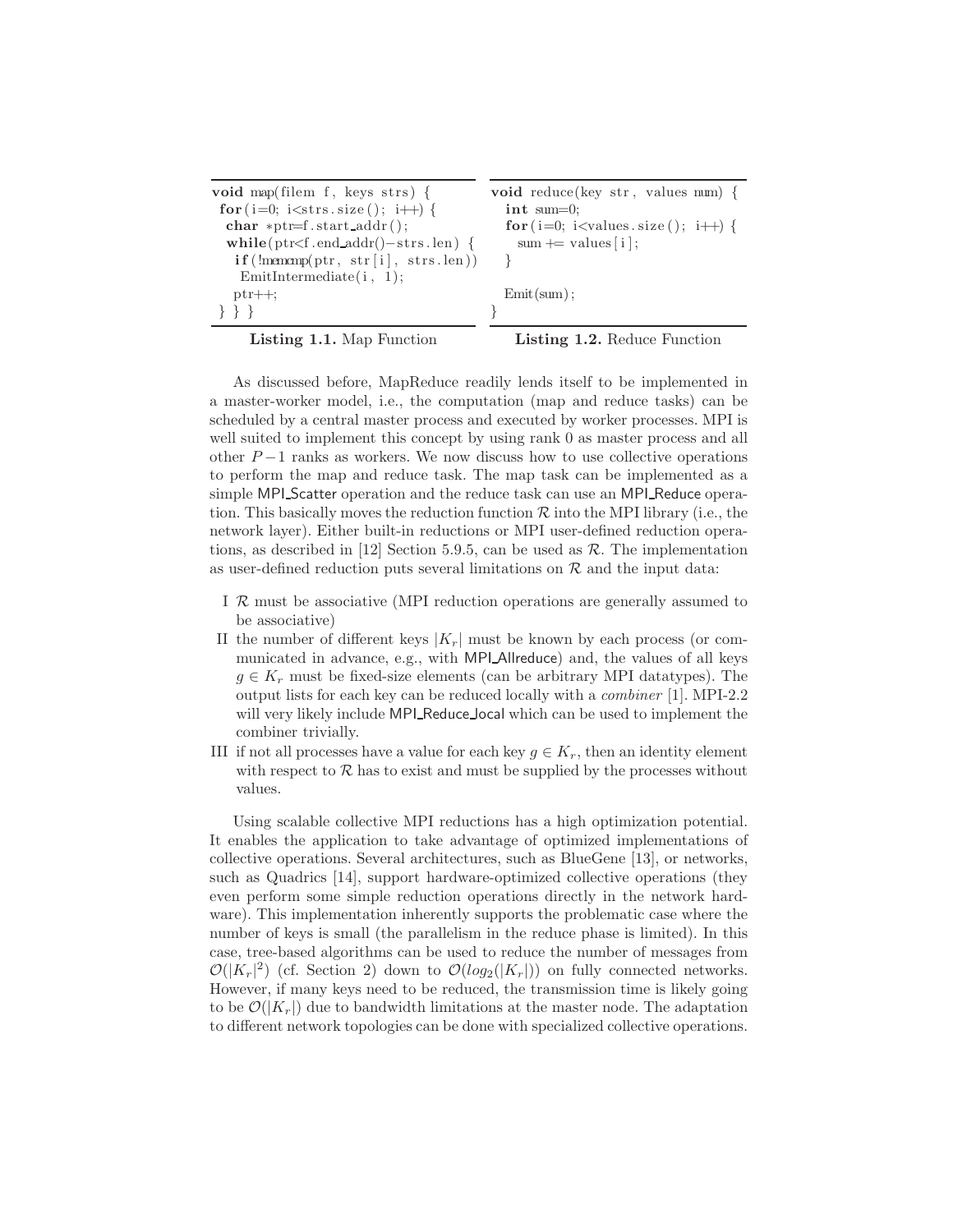The reduction in our example fulfills all requirements and can be implemented as a simple MPI\_SUM reduction operation. We note that this approach to implement  $\mathcal R$  is fundamentally different to previous approaches. The reduction operations are not applied in parallel, but the data is reduced during the communication itself. Obviously, local memory and the size of each value limits the maximum number of keys. If this is an issue, the MapReduce framework could just fall back to the all-to-all-based parallel reduction approach or perform the reduce phase in multiple MPI<sub>-Reduce steps</sub>.

#### 3.1 A Simple MapReduce Example

The string search example shows the applicability of the MPI-based MapReduce scheme well. However, we decided to implement a more flexible application that is able to simulate a large class of MapReduce programs. This application accepts four parameters: the number of tasks, minimum and maximum task duration  $t_{min}, t_{max}$ , and the size of the reduction operation  $s_{red}$ . The application issues work-packets that take a random time in the closed interval  $[t_{min}, t_{max}]$ . The times are uniformly distributed. A worker process retrieves a work-packet and simulates the map function  $\mathcal M$  by computing for the duration of time indicated in the packet. After the computation is finished, the worker starts the parallel reduction  $R=MPI_SUM$  of size  $s_{red}$  (by calling MPI Reduce). The execution scheme is shown in Figure 2(a).



Fig. 2. HPC-centric MapReduce Scheme assuming 5 processes executing 8 tasks and a binomial tree scatter and reduction algorithm.

### 3.2 Further Optimization Possibilities

Common optimizations for parallel programs are optimizing communication patterns with collective operations, which we have already done, and hiding latency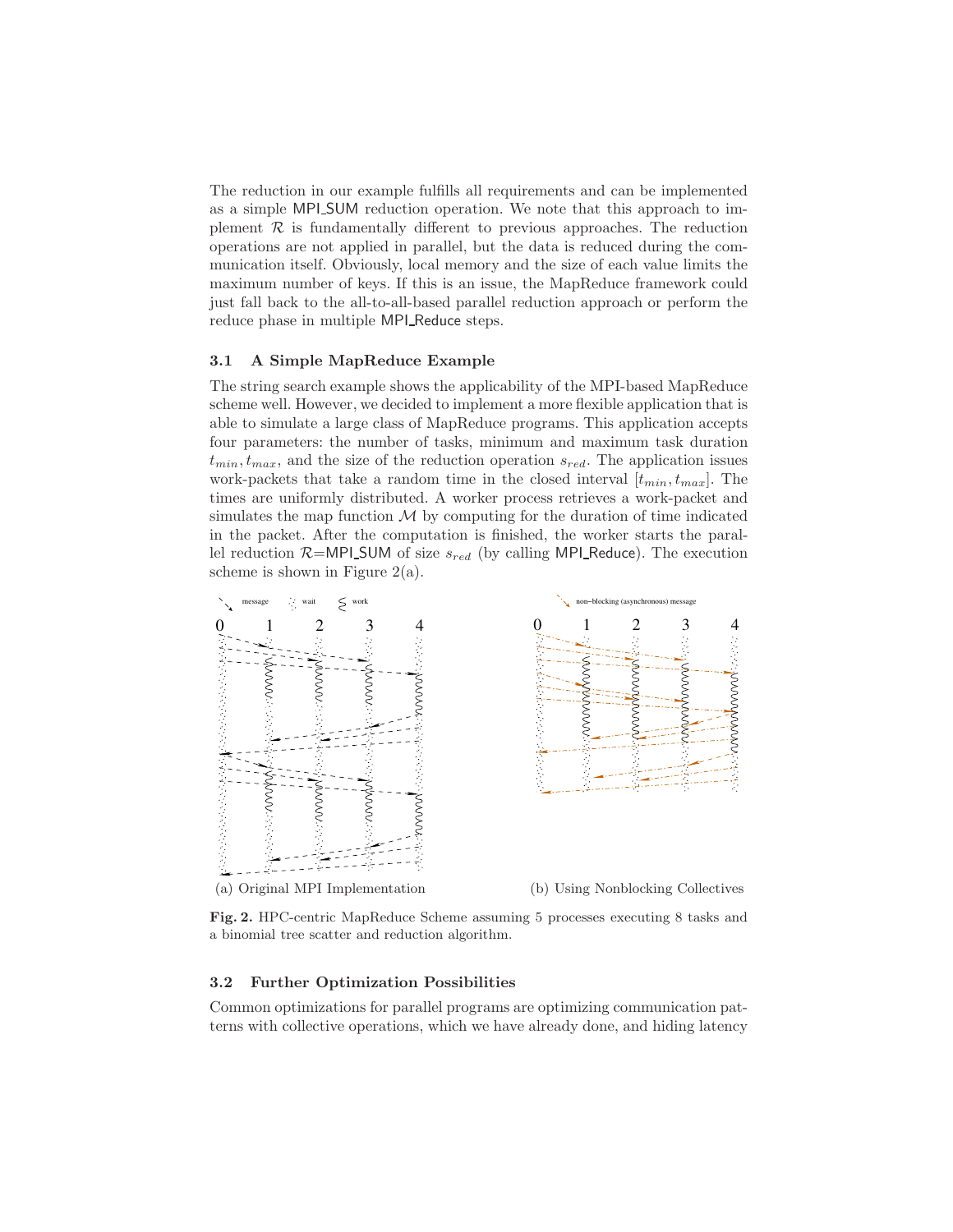by overlapping communication and computation. We discussed in Section 2.1 that overlapping can be done with pipelining data in the map phase but that the redistribution phase can not be transformed easily. In our optimized scheme, where the data redistribution and the reduce phase are merged, a similar pipelining scheme can be utilized. However, to retain the benefits of optimized collective operations, we would need a nonblocking version of those operations to enable overlap. Such nonblocking collective operations are proposed for MPI-3 [15] and a reference implementation exists with LibNBC [16].

We can easily apply nonblocking collective operations to the map as well as the reduce functionality. In the map-case, the master starts  $w_m$  nonblocking NBC Iscatter operations at the beginning. Then, it waits for the first one to complete and starts the next operation after one completed. This efficiently creates a window of scatter operations that run in the background. Their latency can be ignored if the window size is large enough and the work-packets take long enough to compute. The trade-off there is that the memory requirements grow with the window size, i.e., data for all running operations has to be in main memory at the root process. The worker processes similarly start  $w_m$  nonblocking scatter operations and re-post new non-blocking scatter until the signal to exit is received. In the reduce case, we have to define a set of  $w_r$  buffers to support  $w_r$  outstanding nonblocking operations. A similar window-technique as in the map operation is used to have  $w_r$  outstanding NBC Ireduce operations at any time. If all  $n$  buffers are in use, the *oldest* reduction has to be finished by calling NBC Wait on the master process and re-posting a new NBC Ireduce. The remaining outstanding communications have to be finished and their buffers reduced when all tasks are completed. The resulting execution scheme is shown in Figure 2(b).

#### 3.3 Performance Results

MapReduce applications typically process large amounts of data that have to be read from either the network or local disks. Thus, we assume that the I/O bandwidth is not sufficient to keep multiple processing elements busy. However, most of today's systems are multi-core or SMP systems such that there are idle cores available to offload the communication. We use the threaded InfiniBandoptimized version of LibNBC [17, 18] for all benchmarks. This efficiently results in offloading the reduce task to another core (the reduce operation is a part of the NBC Reduce communication) and thus utilizes another level of functional parallelism transparently to the application developer. Benchmarks of the simple string-search example were also covered by the more extensive simulator and delivered exactly the same results. Thus, we only present benchmark results for the different configurations of the simulator.

We benchmarked two different workload-scenarios with 1 to 126 worker nodes with 10 tasks per process. We compared the threaded version of LibNBC with a maximum of 5 outstanding collective operations with Open MPI 1.2.6. We also varied the data-size of the reduction operation (in our example, we used MPI\_SUM as the reduction operation).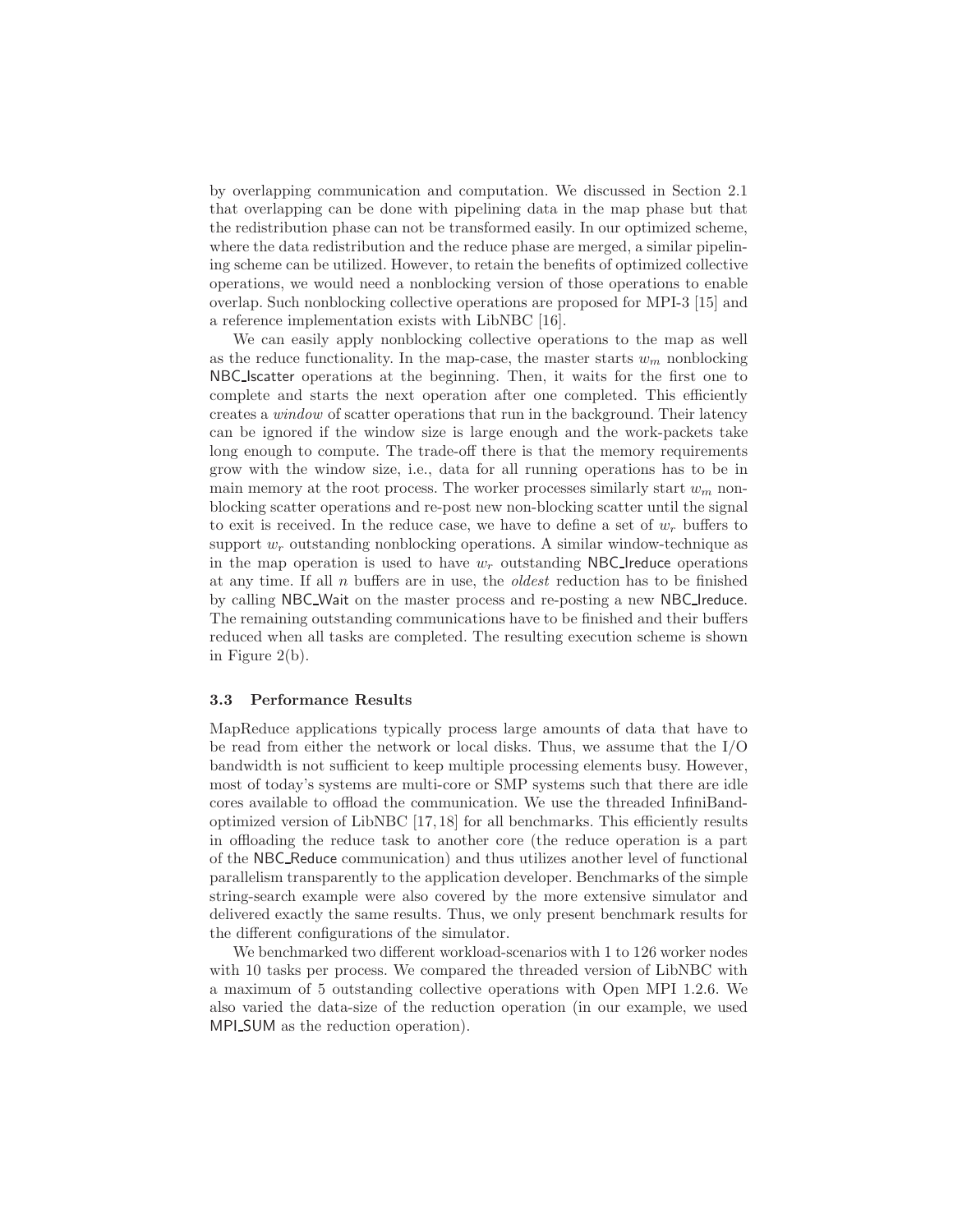Figure 3(a) shows the communication and synchronization overhead for a static workload of 1 second per packet. Using nonblocking collective results in a significant performance increase because nearly all communication can be overlapped. The remaining communication overhead is due to InfiniBand's memory registration which is done on the host CPU. The graphs show a reduction of communication and synchronization overhead of up to 27%. Figure 3(b) shows



(a) Communication Overhead of Static (b) Time to Solution of Dynamic Workload Workload

Fig. 3. Overhead and Time to Solution for Static and Dynamic Workloads for different Number of Workers

the influence of nonblocking collectives to dynamic workloads varying between 1 ms and 10 s. The significant performance increase is due to avoidance of synchronization and the use of communication/computation overlap. This clearly shows that our technique can be used to benefit MapReduce-like applications significantly. The dynamic example shows improvements in time to solution of up to 25% over the unoptimized implementation.

### 4 What is MPI missing?

MapReduce was not intended to be implemented on top of MPI, and MPI lacks several features that are needed to implement it efficiently.

One of the most important features of MapReduce is its ability to handle faults transparently. However, the default error handling in MPI (MPI-ERRORS ARE FATAL) is to abort the job. The user can change this default to return an error from the failed function (MPI ERRORS RETURN). While this failure mode might help for point-to-point communications, collective communication can not easily recover from such an error state. Moreover, checking if a collective operation completed successfully on all nodes is not trivial (or very expensive). One alternative is the use of intercommunicators for point-to-point communications [19], but again, collective communication is not handled. An efficient and fault-tolerant implementation would require extended fault tolerance support in MPI. This does not necessarily mean changes in the API [19], but it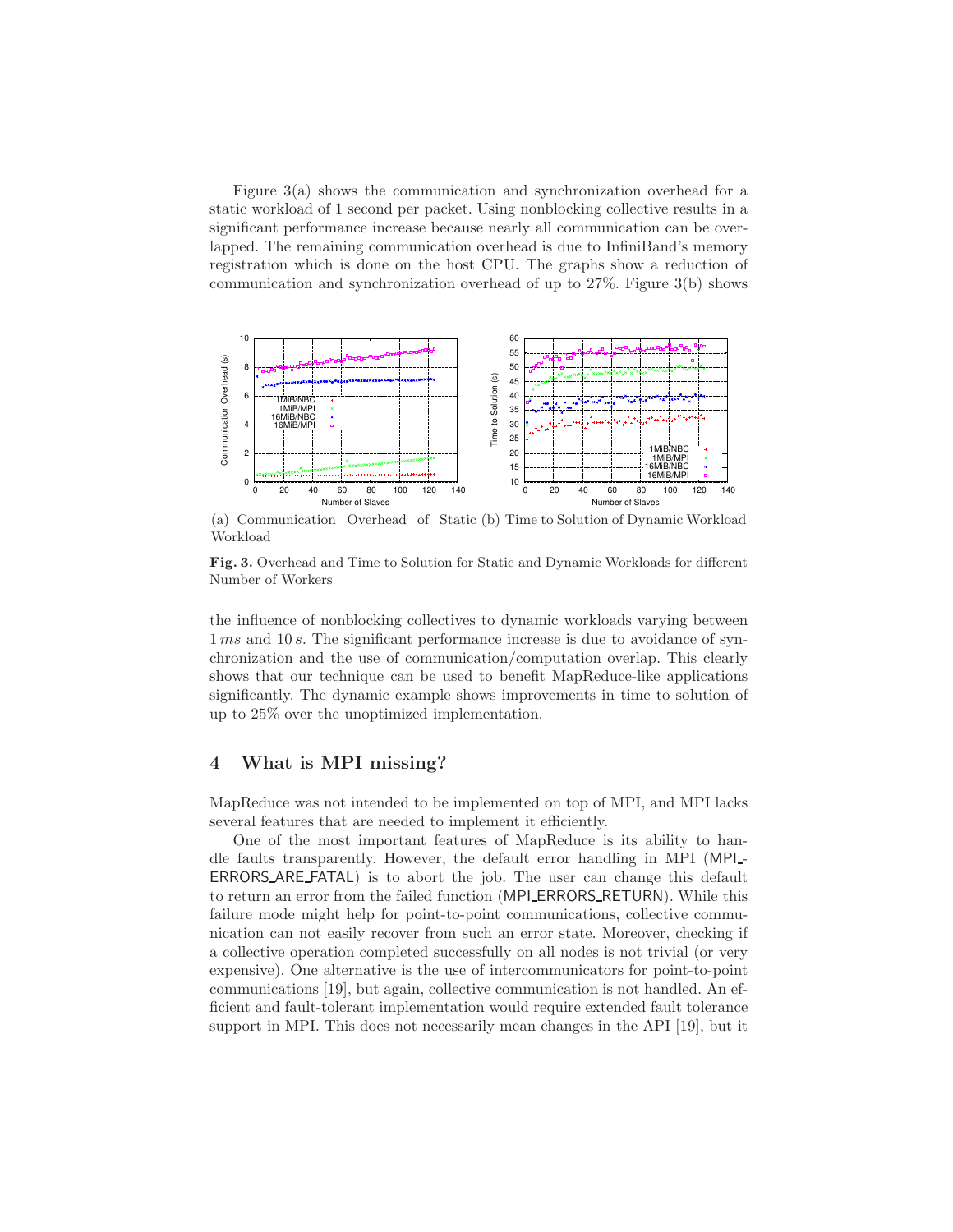should support rebuilding of communicators and (partial) restarting of collective communications. First results in this direction have been demonstrated by FT-MPI [20].

A second barrier in the usage of MPI for general MapReduce algorithms are the restrictions of the intermediate data and of the function  $R$  as discussed in Section 3. In order to support arbitrary MapReduce operations, MPI would need variable-sized reduction operations because  $\mathcal R$  can return values that are of a different size than the input values, e.g., string concatenations. Such a feature would also be desired in the support of higher languages, such as  $C#$  [21].

Another feature that can be used to optimize the implementation as shown in Section 3.2 are nonblocking collective operations [15]. A proposal for this class of operations is discussed by the MPI Forum for inclusion in MPI-3.

### 5 Conclusions and Future Work

MapReduce and MPI were developed in two different communities that have traditionally been somewhat disjoint. However, as the needs and capabilities of these two communities continue to converge, it will be to the benefit of both to leverage their respective technologies. In the case of MapReduce and MPI, we have seen that is possible to efficiently implement MapReduce using MPI – with some limitations. For example, HPC-centric optimizations can be applied if the reduce function fulfills certain criteria. Additional performance gains are possible through upcoming MPI features. Using nonblocking collective operations, for example, provided a speedup of up to 25% over the blocking implementation.

Fully supporting MapReduce will require several additional features and capabilities from MPI. However, many of these features are generally recognized as being important, particularly as MPI evolves to support other modern programming and parallelization paradigms.

#### Acknowledgments

This work is supported by a grant from the Department of Energy project FastOS II (LAB 07-23) and a grant from the Lilly Endowment

### References

- 1. Dean, J., Ghemawat, S.: MapReduce: Simplified Data Processing on Large Clusters. Commun. ACM 51(1) (2008) 107–113
- 2. Lämmel, R.: Google's MapReduce programming model Revisited. Sci. Comput. Program. 68(3) (2007) 208–237
- 3. de Kruijf, M., Sankaralingam, K.: MapReduce for the CELL B.E. Architecture. IBM Journal of Research and Development 52(4) (2007)
- 4. He, B., Fang, W., Luo, Q., Govindaraju, N.K., Wang, T.: Mars: a MapReduce framework on graphics processors. In: PACT '08: Proceedings of the 17th international conference on Parallel architectures and compilation techniques, New York, NY, USA, ACM (2008) 260–269